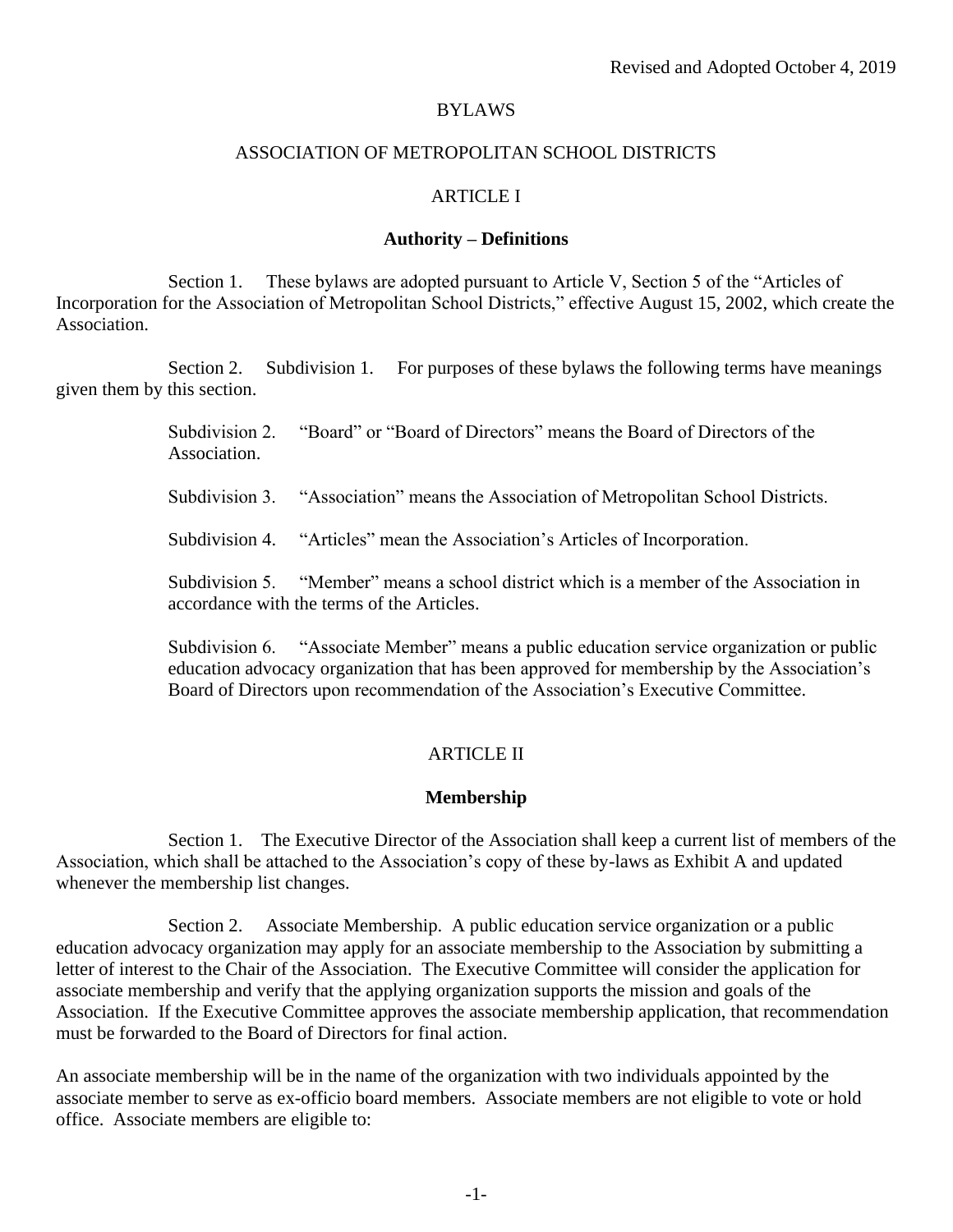- a. Attend the Association's Board of Directors and committee meetings and serve in an advisory capacity on standing and ad hoc committees
- b. Receive Association newsletters, research briefs, and legislative updates
- c. Attend and participate in Association conferences and workshops at the member rate

# ARTICLE III

## **Governing Body**

Section 1. The governing body of the Association is its Board of Directors as provided in the Articles. Superintendents of members are ex officio directors with the right to vote.

Section 2. Each member may appoint an alternate director for each of its directors; provided however, that the alternate for a school board member shall be the superintendent or another school board member, and the alternate for a superintendent shall be a member of the school administrative staff or a school board member. Alternate directors may attend meetings of the Board and may vote in the absence of the member's director.

Section 3. When a vacancy in the office of director or alternate occurs for any reason stated in the Articles, it shall be filled by the school board of the member for which the director serves by resolution filed with the Chairperson of the Association.

Section 4. A majority of the Board constitutes a quorum, but a smaller number may adjourn from time to time.

# ARTICLE IV

## **Officers and Employees**

Section 1. As provided in the Articles, the officers of the Association are the Chairperson, the Vice-Chairperson, and the Treasurer. The Vice-Chairperson shall serve as Chairperson in the absence, disability or disqualification of the Chairperson. The Chairperson may appoint a Secretary who may or may not be a director. The Board may assign the duties of Secretary to the Treasurer, or may authorize the Secretary to appoint a recording Secretary to act under the Secretary's supervision and control.

Section 2. The Association acting through its Board of Directors may employ such personnel and retain such consultants as are authorized in the Articles and as may be necessary to carry out its purposes. The Board is authorized to make such employee contributions as may be authorized or required by law.

Section 3. The Treasurer shall have the duties assigned by Article VIII of the Articles, and by the Board of Directors. Persons may be employed to perform such services under the Treasurer's supervision and direction as may be authorized by the Board. The Treasurer shall post a fidelity bond or other insurance against loss of authority funds in the amount specified by the Board. The cost of such bond or insurance shall be paid by the Association. The Board may reimburse officers of the Association for their actual and necessary expenses incurred in the conduct of Association business.

Section 4. Vacancies in the office of Chairperson, Vice-Chairperson, and Treasurer shall be filled by the Board for the unexpired portion of the term of office.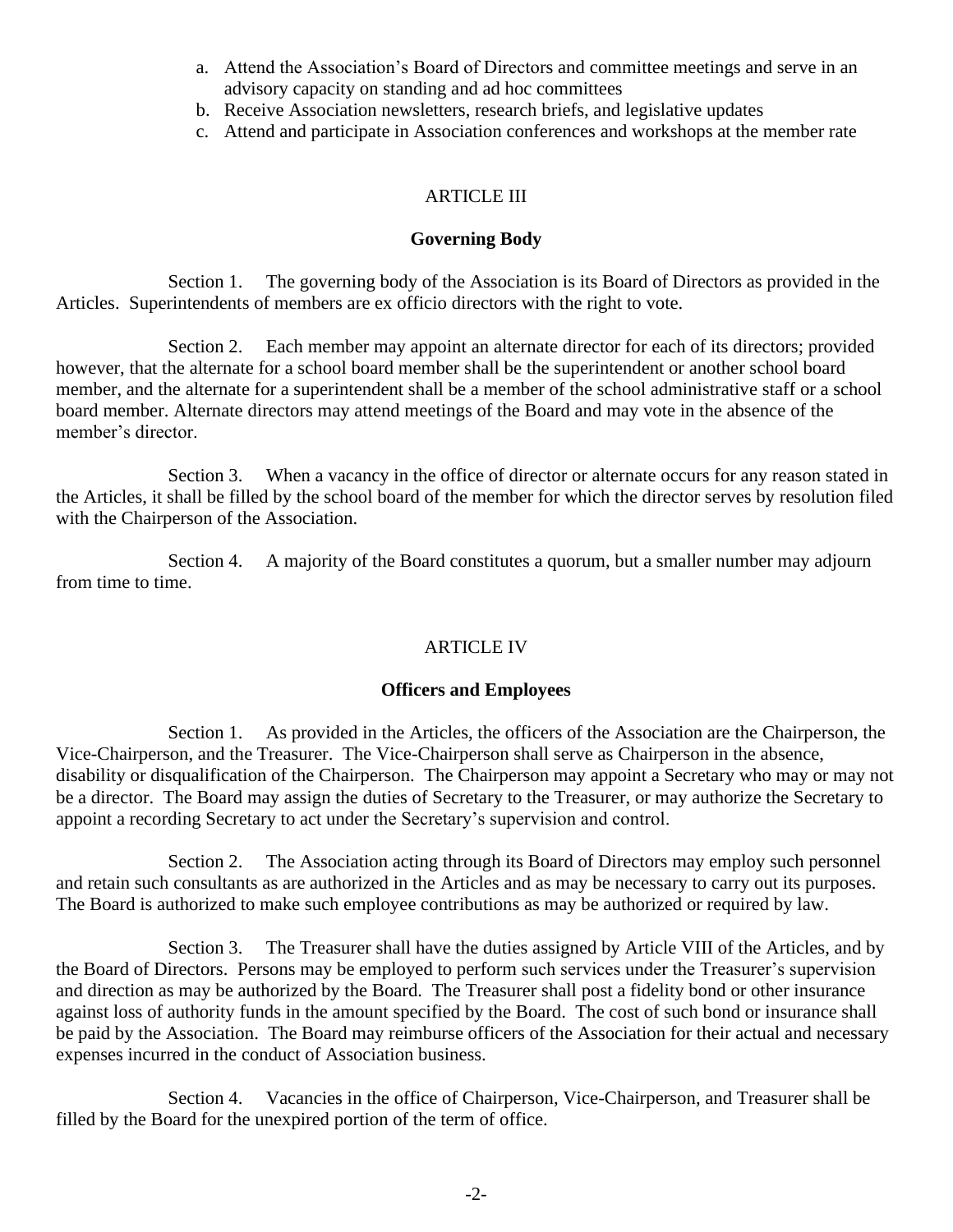Section 5. An officer of the Association; the Chairperson, the Vice-Chairperson or the Treasurer, must resign their Association officer position as soon as they are either endorsed by a political party for state or federal elective office or file as a candidate for state or federal elective office. A candidate for state or federal elective office may continue to serve on the Association's Board of Directors and on Association committees.

# ARTICLE V

#### **Minutes**

Section 1. As provided in the Articles, the Association shall conduct an annual meeting during the month of August of each year on a date and time set by the Board of Directors.

Section 2. Regular meetings of the Board are held at a time and place established by the Board at the annual meeting, but special meetings may be held at the call of the Chair by three (3) days written notice to each member of the Board.

Section 3. All meetings of the Board of Directors and the Association shall be open to the public. The Board shall establish procedures which are reasonably calculated to give the public adequate notice of all meetings of the Association, and may establish procedures for adequate notification to the public of all meetings of the Association, its committees and subcommittees.

Section 4. Meetings of the Association shall be conducted in accordance with Robert's Rules of Order, Revised, except as otherwise provided in these bylaws or the Articles.

Section 5. The Board of Directors may from time to time determine the order of business at Association meetings. The usual order of business at meetings shall be as follows:

- a. Call to order
- b. Roll call
- c. Minutes of previous meeting
- d. Claims and bills
- e. Reports of officers and committees
- f. Communications
- g. Unfinished business
- h. New business
- i. Adjournment

# ARTICLE VI

# **Committees**

Section 1. Executive Committee

Subdivision 1. There shall be an Executive Committee of the Board of Directors selected by the Board.

Subdivision 2. The Executive Committee shall be composed of the Chairperson and Vice-Chairperson of the Association, and seven other members of the Board of Directors as elected by the Board; a majority of the members of the Executive Committee shall be school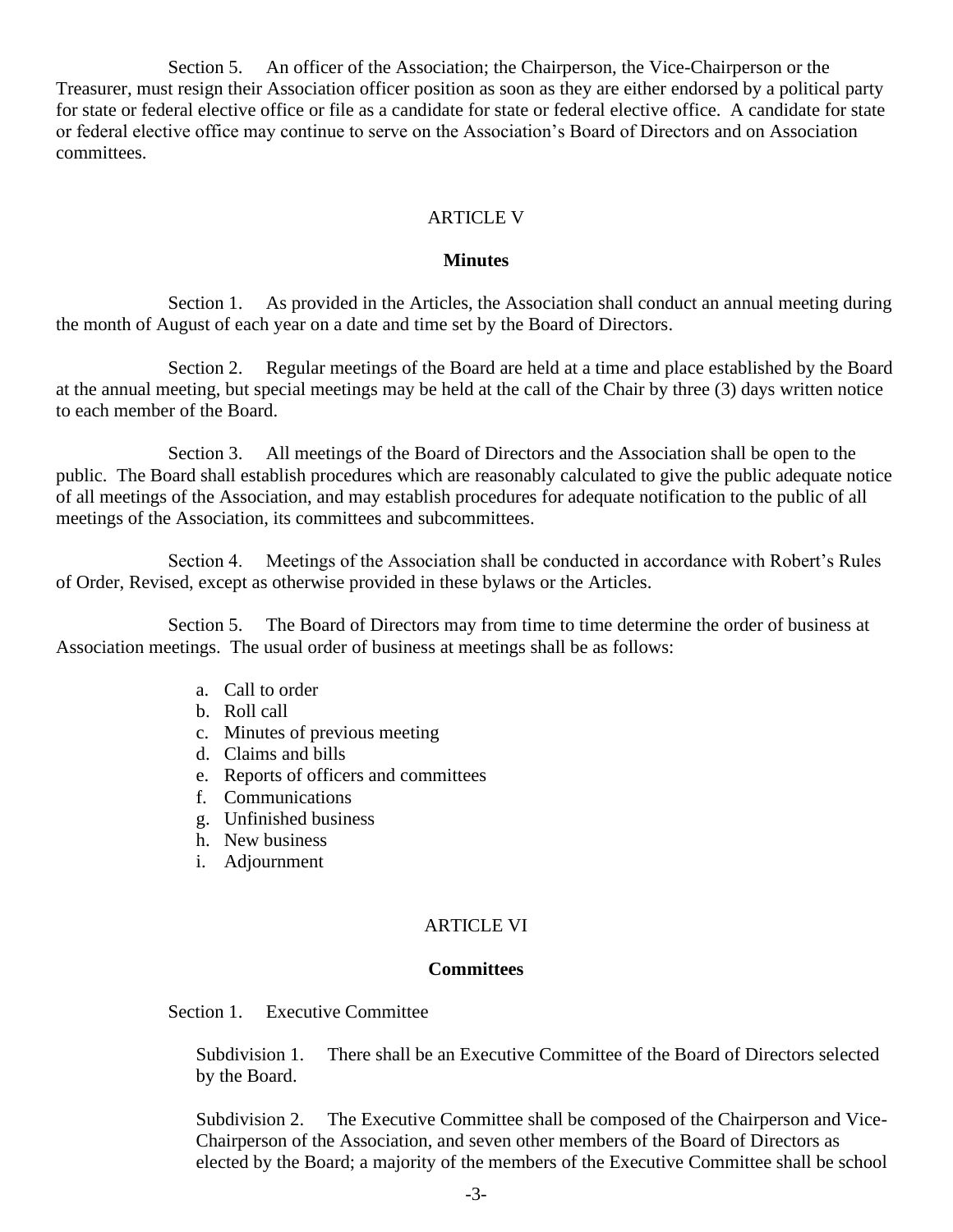board members; the Chairperson of the Association shall be the Chairperson of the Executive Committee.

Subdivision 3. Individuals shall be elected by the Board to three-year terms on the Executive Committee. Service by an individual on the Executive Committee shall not exceed a period of three years, except that an individual appointed to fill a vacancy may be elected to an additional three year term.

Subdivision 4. Except as otherwise provided in Article V, the Executive Committee may perform any function of the Board delegated to it by the Board.

Subdivision 5. Membership on other committees established by the Board shall be as directed by the Board.

Subdivision 6. The Chairperson of the Association shall be the chairperson of any other committee established by the Board, unless the Chairperson of the Association delegates that responsibility to another member of the Board of Directors serving on the committee.

Section 2. Legislative Committees

Subdivision 1. There shall be a Legislative Committee of the Board of Directors appointed by the Executive Committee and approved by the Board. The Legislative Committee shall be composed of the Executive Committee and four additional board members: two directors and two superintendents.

Subdivision 2. The Legislative Committee shall develop and submit for approval to the Board, an annual legislative platform outlining the Association's legislative priorities.

#### ARTICLE VII

#### **Legislative Procedure**

Section 1. As provided in the Articles, the Association may make recommendations to the legislature regarding changes in the laws regarding school districts and take positions relative to any proposed legislation of such a nature.

Section 2. Except as otherwise specifically provided in the Articles or these bylaws, all formal legislative proposals or positions shall be advanced, publicized and represented as formal proposals or positions of the Association when they have been adopted by a two-thirds (2/3) vote of the Board of Directors at a duly called and regularly held regular or special meeting of the Board.

Section 3. Prior to guideline dates set by the Board of Directors at its annual meeting in any year, a member may propose a legislative position or proposal to the Board of Directors in writing. The proposal shall be referred by the Board to the Legislative Committee for study and recommendation. Upon the recommendation of the Legislative Committee, or if a period of 30 days has elapsed without such recommendation, the proposal shall be considered and acted upon by the Board at its next regular meeting, but the consideration of various proposals may be set forward for consideration as a whole at any future meeting.

Section 4. The Board shall adopt its final legislative proposals on or before a date which is three (3) weeks prior to the opening of the regular legislative session of each year. The Board may provide for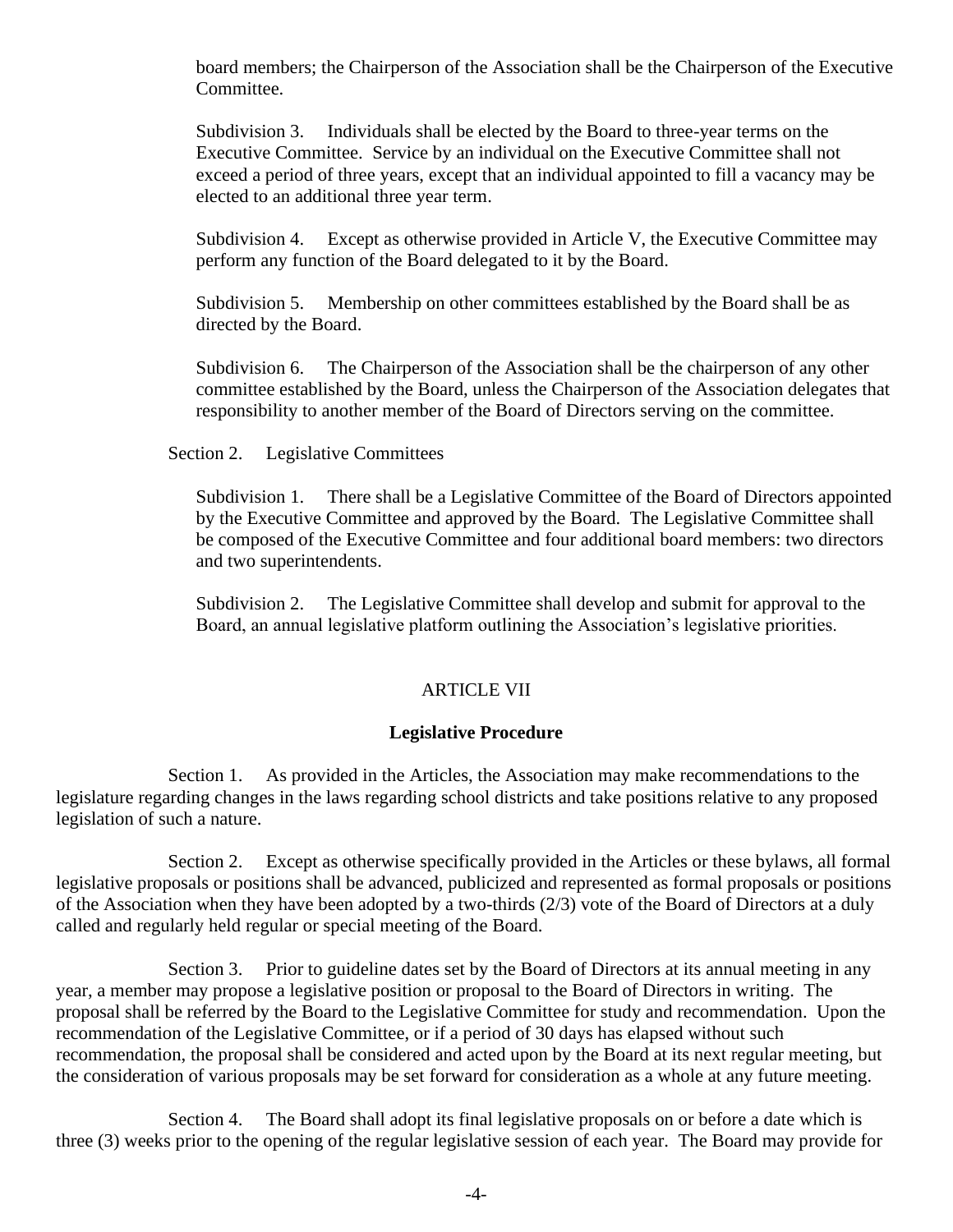appropriate publicizing and distribution of such proposals to the legislature, its members, and such other persons and organizations as it deems necessary.

Section 5. The Executive Committee is empowered to authorize statements by its members or representatives on legislative matters not embodied in the formal legislative proposals in cases where, in its judgment, immediate action is necessary to carry out the objectives of the Association; provided however, that any such statement or representation shall clearly express the fact that it is the position of the Executive Committee only. Any position taken by the Executive Committee under this Section may be ratified by the Board and made part of the formal legislative position of the Association.

Section 6. Pursuant to Article V of the Articles, the Board may retain the services of a legislative consultant who may also be designated as the Association's legislative representative. The legislative representative shall perform the duties assigned by the Articles and any other matters relating to legislative proposals as may be assigned by the Board, or by the Executive Committee as authorized by the Board.

# ARTICLE VIII

## **Financial Matters**

Section 1. The fiscal year of the Association is from July 1 to June 30 of each year.

Section 2. Association funds shall be expended in accordance with the generally accepted accounting principles governing non-profit organizations. Orders, checks and drafts shall be signed by the Executive Director or the Treasurer. Other legal instruments shall be executed on behalf of the authority by the Chairperson and the Treasurer. Contracts shall be let and purchases made in accordance with the procedures established for non-profit organizations generally.

Section 3. The Treasurer shall perform the duties assigned by Article VIII of the Articles. The Treasurer shall report from time to time on the financial condition of the Association and shall prepare an annual financial report for the Board at least once each year. As provided in the Articles, all Association funds shall be maintained in a special fund, separate and apart from any other funds.

Section 4. The Board shall provide for an annual audit of Association funds by a public accountant qualified to audit non-profit organizations. The audit may be performed by the auditor or one of the members of the Association.

Section 5. The Board shall make a financial accounting and report to members at least once each year. The books and records of the Association shall be open and available for inspection by members at all reasonable times.

Section 6. By May 31 of each year, the Executive Committee of the Association shall submit a budget for the following year, for approval by the Board of Directors.

Membership fees will be developed from the budget as follows:

- A. Sixty percent of the expenditure budget for the following year shall be divided by the number of member districts as of the month of June, and the quotient or result shall be the "fixed fee" of each member district.
- B. Forty percent of the expenditure budget for the following year shall be divided by the aggregate number of resident ADMs in all member districts for the previous year. A